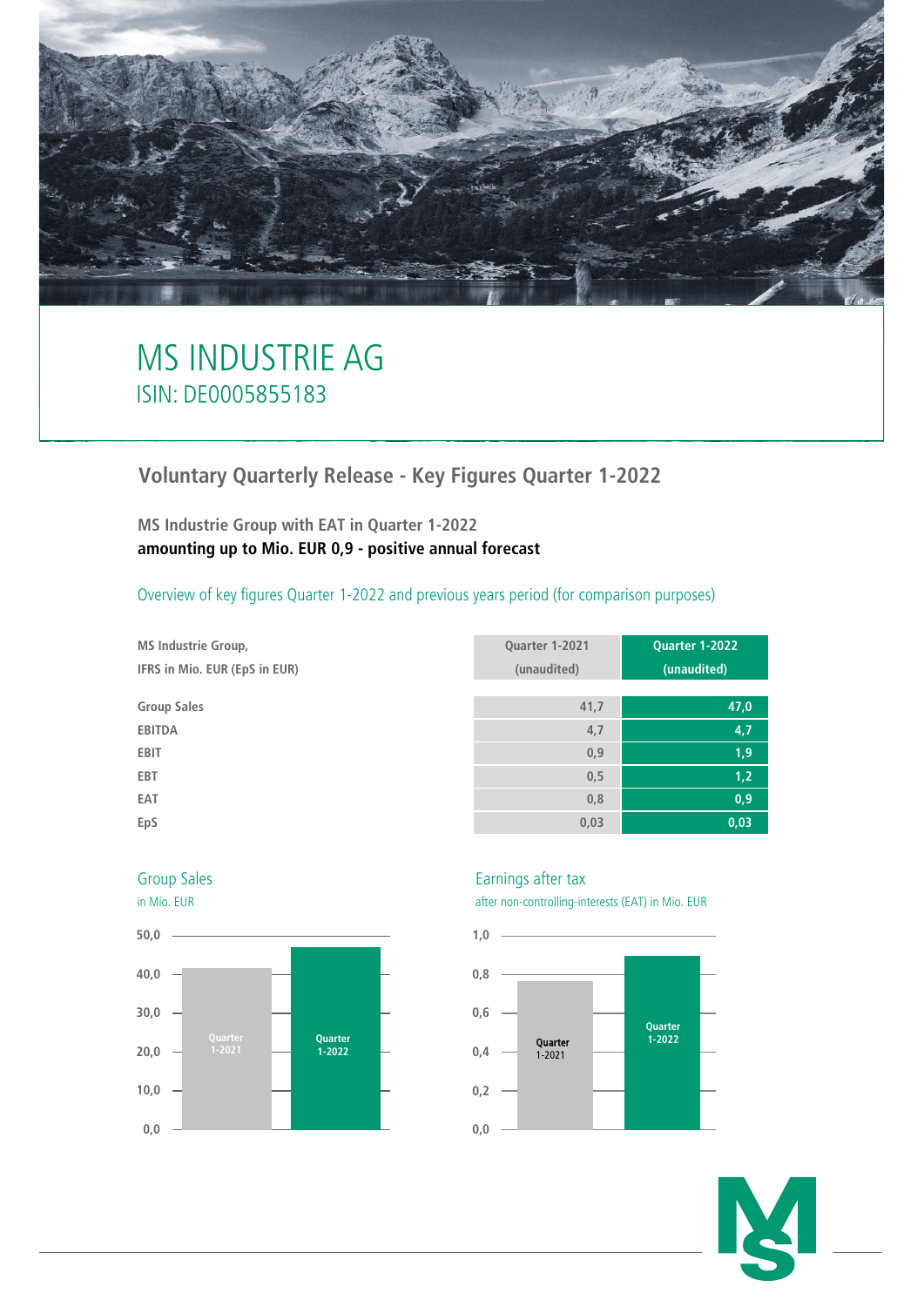

#### Munich, May 13, 2022

Dear Shareholders, dear Employees and Business Partners,

MS Industrie AG, Munich (ISIN: DE0005855183), based on the audited key figures of overall fiscal year 2021, published on April 29, 2022, presents on a voluntary base, selected unaudited quarterly IFRS-figures for Q1-2022, showing a satisfactory development, reflecting the indirect impacts of the current economic crisis, caused by the Covid 19-Pandemic and the Russia-/Ukrainian-war.

In total, the sales revenues of the individual companies are around 13 % above the previous year's figures, despite the indirect negative economic impact of the Covid 19-Pandemic and the Russia-/Ukrainian-war. In total, the sales revenues of the individual companies are indeed slightly lower than the planned figures.

Both in the Powertrain Technology Group, also briefly: "Powertrain", and in the Ultrasonic Technology Group, also briefly: "Ultrasonic", the sales development in Q1 was positive. Turnover of business segment "Powertrain" on the one hand is approximately +15 % significantly above the sales of the previous year's period. Turnover of business segment "Ultrasonic" on the other hand is around +6 % slightly above the sales of the previous year´s period.

Sales revenues of the business segment "Powertrain" contribute a percentage of around 75 % and sales revenues of business segment "Ultrasonic" make for a percentage of around 25 % to the total consolidated group sales in Q1-2022.

Order backlogs end of March 2022 amounted to a total of around Mio. EUR 120; in the "Ultrasonic"-segment about 25 % above and in the "Powertrain"-segment about 9 % above the average order backlog in the previous year.

The performance of MS Industrie-Group in Q1-2022 was satisfactory in terms of the essential earnings indicators, particularly earnings before interest, taxes, depreciation and amortization – EBITDA -, operating earnings before interest and tax - EBIT -, earnings before tax - EBT -, earnings after tax - EAT - and last but not least "Earnings per Share" – "EPS" -.

Gross domestic product (GDP) increased by +0.2 % in Q1-2022 compared to Q4-2021 - adjusted for price, seasonal and calendar effects. Following the recovery of the German economy last summer and the decline at the end of 2021, economic output thus increased slightly again in Q1-2022. This was mainly due to higher investment, while net exports slowed economic growth. Since the end of February, the economic impact of the war in Ukraine has increasingly influenced economic development. Year-on-year, price-adjusted GDP in Q1-2022 was +4.0 % higher than in Q1-2021, when the German economy had been hit by the effects of the second wave of the Covid 19-pandemic, according to a press release issued by the Federal Statistical Office, Wiesbaden, on April 29, 2022.

The European market for heavy commercial vehicles over 16 tonnes has developed stably - and thus significantly more positively than the commercial vehicle sector as a whole - with a registration increase of +0,6 % in the 1st quarter of 2022 compared to the same quarter of the previous year (decrease in registrations in Germany: -1.0 %) (source: "ACEA" "Association des Constructeurs Européens d´Automobiles", Brussels, as of April 27, 2022). As the market for heavy commercial vehicles over 16 tonnes is the only really relevant sales market for the "Powertrain"-segment in Europe, these figures are fundamentally positive; we therefore also expect an increase in truck registration figures again in the 2nd half of 2022. The very good market demand at the OEMs led to increased order backlogs in the 1st quarter of 2022; only supply chain problems have led to production shutdown days, delayed deliveries and consequently to subdued registration figures.

In March, order intake in the German mechanical and plant engineering sector fell short of its year-earlier level for the first time since January 2021. Total incoming orders declined by -4 % in real terms. Domestic orders fell by -3 %, orders from abroad were -5 % below the previous year's level (euro countries: -9 %, non-euro countries: -4 %). A lack of orders or even order cancellations from Russia and Ukraine are likely to have led to this decline, as well as a generally stronger reluctance to buy on the part of unsettled investors, as the industry association "VDMA" announced in Frankfurt on 3 May. In addition, the already significant supply chain problems are again becoming more noticeable, for example as a result of the closure of the port of Shanghai. In addition, there was a base effect in March, as the order level in March 2021 was unusually high. For Q1 2022 as a whole, on the other hand, companies still recorded an increase in orders of +7 % in real terms compared to the previous year. Domestic orders increased by +9 % from January to March, while orders from abroad were up +6 %. The euro countries and the non-euro countries each increased their orders by +6 % in this period. In the mechanical engineering niches of the "Ultrasonic"-segment, market demand has recovered strongly after two difficult financial years - due to the global increase in the variety of passenger car models. This also applies to the technology areas (series machines, systems and components), which are currently recording a doubling of incoming orders compared to the previous year.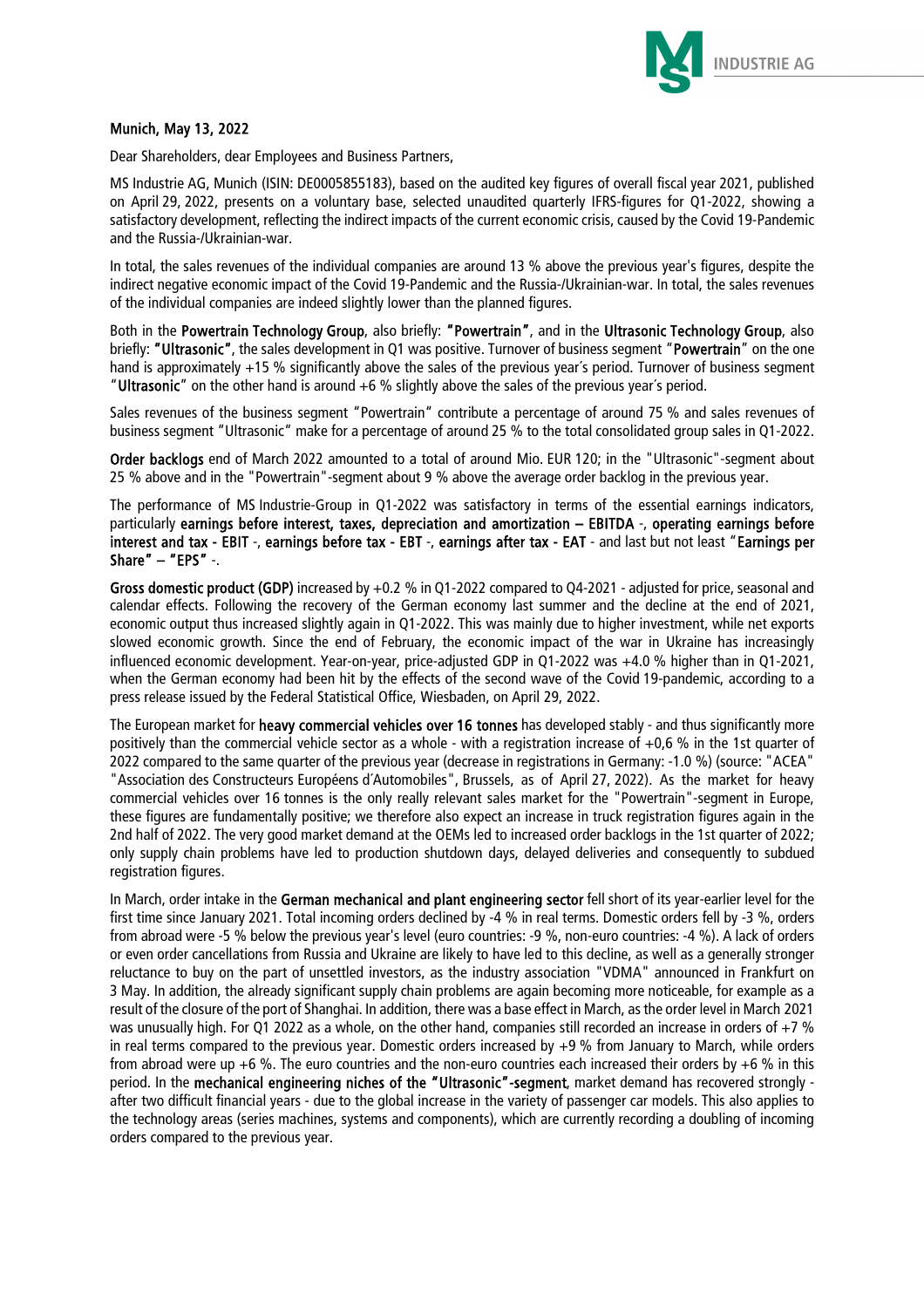

### Key figures for Q1-2022 (January to March 2022) are as follows:

In the actual reporting period Q1-2022 and in the previous year´s period there have been no non-recurring items with a significant influence on profit and loss, therefore no adjustments have been made.

Total Consolidated Revenues for Q1-2022 are at Mio. EUR 47,0 (prev. Mio. EUR 41,7), with +12,6 % being significantly above the previous year's first quarter.

Total Factory Output, including positive changes in inventory, totaling to around Mio. EUR 0,6 (prev. Mio. EUR 1,6), is around Mio. EUR 50.1 (prev. Mio. EUR 45,4) and so as well with  $+10.3$  % significantly above previous year's period output.

In the regional sales-market USA / Canada ("North America") the achieved revenues in Q1-2022 are totaling to Mio. EUR 6,4 (prev. Mio. EUR 5,4). Thus around 13,7 % (prev. 12,9 %) of consolidated total revenues of MS Industrie-Group in Q1-2022 have again been achieved in the North American market, this means a turnover-increase in the regional sales-market USA / Canada ("North America") by around +19,3 % compared to previous year.

Gross profit amounts with Mio. EUR 24,6 (prev. Mio. EUR 23,4) slightly above previous year´s period. The gross profit margin has decreased by -3.6 percentage points from 56.0 % to 52.4 %, due to change in product mix.

Earnings before interest, taxes, depreciation and amortization - EBITDA – in Q1 amount to Mio. EUR 4.7 (prev. Mio. EUR 4,7), operating profits before interest and tax - **EBIT** - amount to Mio. EUR 1,9 (prev. Mio. EUR 0,9).

The Group's profit before income tax -  $EBI - in Q1$  amounts to around Mio. EUR 1,2 (prev. Mio. EUR 0,5). The result after taxes and minority interests - **EAT** - in Q1 amounts to around Mio. EUR 0,9 (prev. Mio. EUR 0,8).

Total comprehensive income for Q1-2022 amounts to Mio. EUR 1,0 (prev. Mio. EUR 0,9). The difference between earnings after tax (EAT) and total comprehensive income after income taxes in Q1 primarily results from positive foreign currency translation differences (EUR-USD) recognized in other comprehensive income ("OCI") without profit impact in a total amount of Mio. EUR +0,1 (prev. Mio. EUR +0,1).

Earnings per share - "EPS" - attributable to the shareholders of the parent company MS Industrie AG - based on the weighted average number of shares issued until March 31, 2022 (on average 29,9 million shares) - in accordance with IAS 33 (basic and diluted) amount to EUR 0,03 (prev. basic and diluted: EUR 0,03 based on 29,9 million shares).

As of March 31, 2022, Cash and cash equivalents in the group in total amount to Mio. EUR 4,7 (Dec. 31, 2021: Mio. EUR 6,5). Liquid funds as of March 31, 2022 amount to Mio. EUR -25,0 (Dec. 31, 2021: Mio. EUR -18,8), this means a decrease compared to the ending balance of 2021 by Mio. EUR -6,2. The decrease in liquid funds is mainly due to negative cashflows from investing (mainly due to investments in property, plant and equipment) as well as from financing activities.

The Group's **Equity Ratio** has slightly decreased compared to December 31, 2021 and now amounts to 35,2 % (December 31, 2021: 37,0 %), while total assets have slightly increased.

Equity and non-controlling interests have slightly increased by Mio. EUR 1,1 in absolute figures to Mio. EUR 69,1 as at March 31, 2022 (December 31, 2021: Mio. EUR 68,0) mainly due to the positive total comprehensive income.

The number of **Employees** in the group increased according to plan to a number of 759 permanent employees on March 31, 2022, compared to 735 permanent employees as at December 31, 2021.

In Q1-2022 there have been no changes in the consolidated group structure compared to December 31, 2021.

Overall, for the 2022 financial year - in comparison to the adjusted key figures of the previous year and excluding effects from the Ukraine/Russia war that are currently not foreseeable - a significantly higher industrial Group turnover of around Mio. EUR 200 is expected, with a significantly increasing operating EBITDA, while the operating EBIT and EBT should also improve significantly, so that we ultimately expect a positive, operating Group result for the year significantly above the level of the previous year. According to the Group's projections, the gross profit margin (cost of materials in % of revenues) should develop neutrally and the EBIT margin from current business should develop clearly positively with a clearly improved, positive operating result per share. Based on the expected positive annual result, a slight increase in Group equity is expected for 2022. Cash flow from operating activities is expected to develop significantly better than in the previous year, despite the growth-related increase in working capital. With regard to cash flow from financing activities, we also expect significantly positive changes compared to 2021. Based on the expected developments, the gearing ratio should remain stable and the equity ratio should increase slightly.

This voluntary quarterly release contains forward-looking statements based on current estimates of the management regarding future developments. Such statements are subject to uncertainties and risks, in particular also due to the implications of the Covid 19-pandemic and the Russia- / Ukraine-war, which cannot be influenced by MS Industrie AG. If such risks or uncertainties materialize, or assumptions on which these forward-looking statements are based should